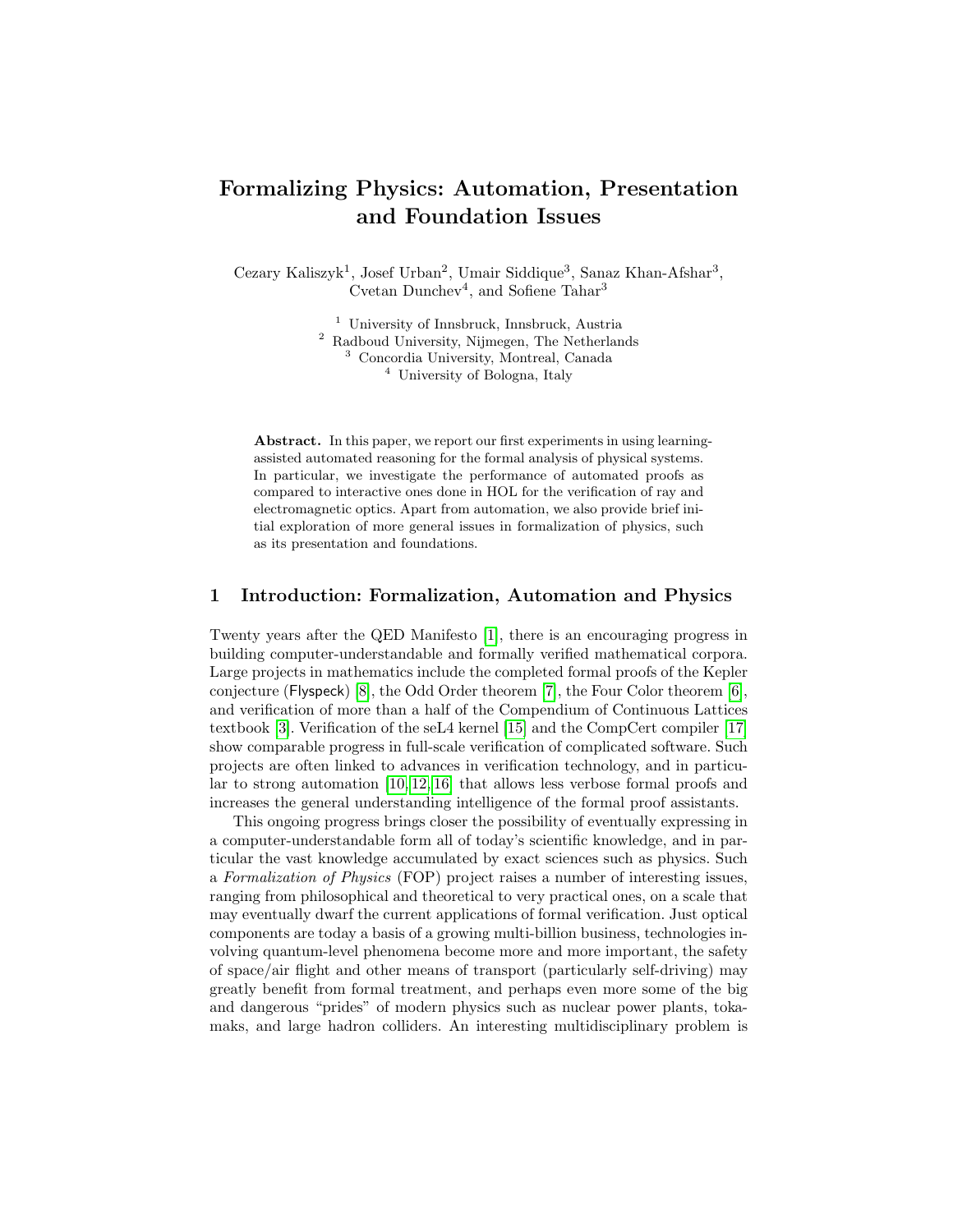the formal analysis of engineering systems which requires formalized theories of Physics, Probability and Information Theory.

One of the first practical hurdles in FOP is the unfamiliarity with theorem proving in the Physics community. An attractive step that may reduce this gap is to wrap the internal complexities of tactical theorem proving systems in powerful high-level automation, user-friendly interfaces, collaborative reasoning platforms and proof advice systems. The main concrete contribution of this paper is to describe the first experiments in deploying and using such strong automation – the HOLYHammer system  $[11]$  – over the first formal physics developments. Section [2](#page-1-0) briefly describes such projects in the area of Formal Optics (Formalization of Physics) and Section [3](#page-1-1) describes first steps and experiments in using HOLyHammer for these developments. This initial experience leads us to discuss in Section [4](#page-5-0) some wider and more concrete issues related to the present and future FOP project(s).

# <span id="page-1-0"></span>2 Formal Optics

Optical systems are becoming increasingly important by resolving many bottlenecks in todays communication, aerospace and biomedical systems. However, given the continuous nature of optics, the inability to efficiently analyze optical system models using traditional paper-and-pencil and computer simulation approaches sets limits especially in safety-critical applications.

In 2009, a project<sup>[5](#page-1-2)</sup> was started at the Hardware Verification Group (HVG) of Concordia University in order to build a comprehensive framework for the formal analysis of optical systems. The project can be divided into three sub-projects:

- Formalization of Ray Optics in which light is considered as a ray, i.e., a simple geometrical line.
- Formalization of Electromagnetic Optics in which light is characterized as electromagnetic waves.
- Formalization of Quantum Optics in which light is characterized as a stream of photons.

Currently, fundamentals of ray optics, electromagnetic optics and quantum optics have been formalized [\[14\]](#page-7-9) in HOL Light. This allowed the formal verification of some interesting and safety-critical optical systems such as optical resonators [\[19\]](#page-7-10), laser resonator [\[13\]](#page-7-11) and optical quantum flip gate [\[18\]](#page-7-12). In the sequel, we explore automation and presentation issues of these projects.

# <span id="page-1-1"></span>3 HOLyHammer and Formal Optics

HOL<sup>y</sup>Hammer [\[11\]](#page-7-8) is a recently developed online AI/ATP system for assisting formal (computer-understandable) verification done in HOL Light. The service

<span id="page-1-2"></span><sup>5</sup> <http://hvg.ece.concordia.ca/projects/optics/>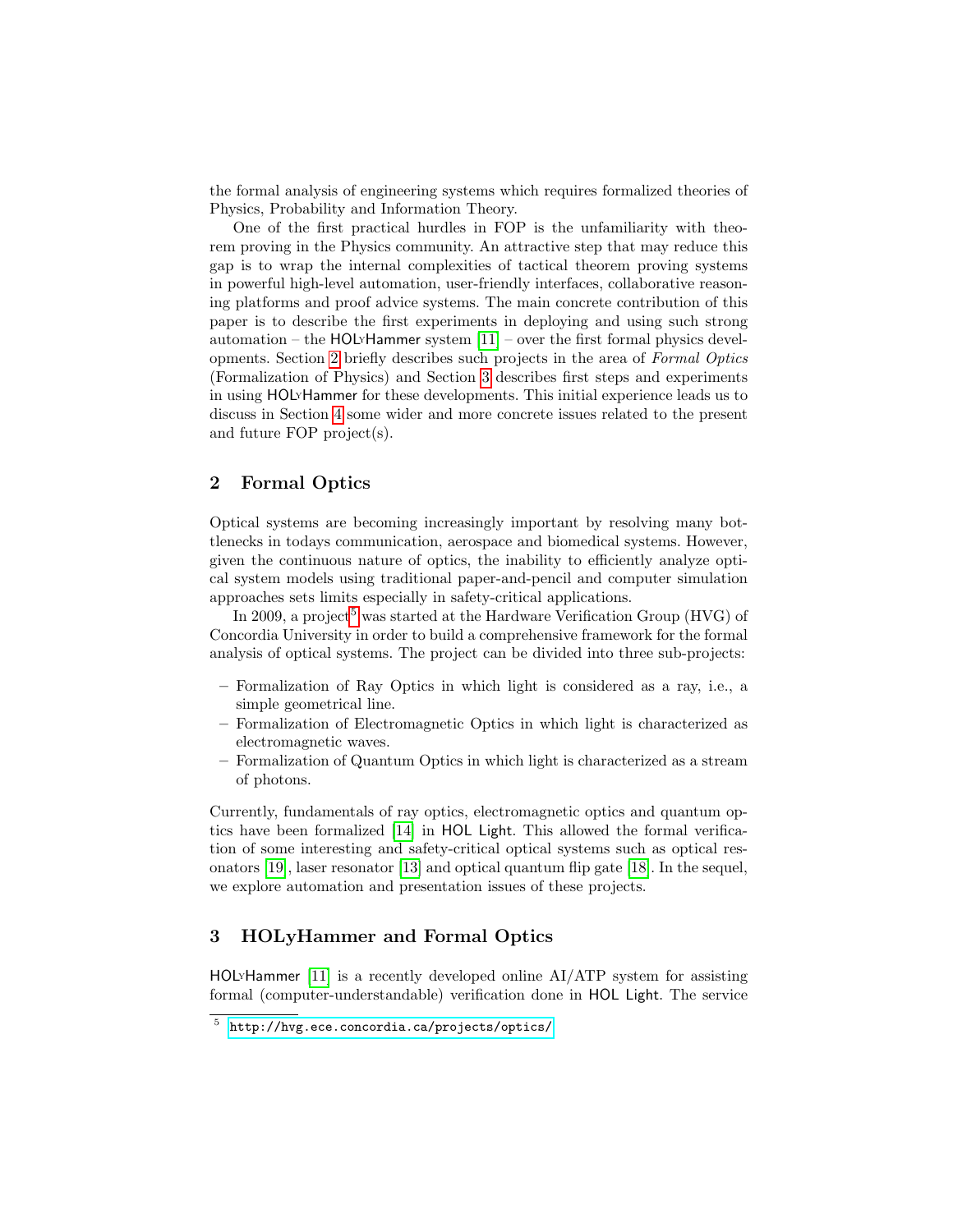allows its users to upload and automatically process an arbitrary formal development (project) based on HOL Light, and to attack arbitrary conjectures that use the concepts defined in some of the uploaded projects. The service uses several automated theorem provers (ATPs) combined with several premise selection methods trained on all the project proofs. The ITP (interactive theorem prover) and ATP proof data and theorems from different (possibly incompatible) projects and their versions are pooled together using a recursive content-based (MD5) naming of symbols and theorems, providing a large base of proofs to learn from. Authorized users can upload a new project against an arbitrary existing project (saved as standard and proof-recording checkpointed images), allowing fast processing of HOL Light projects that import large libraries such as the Multivariate Analysis. The system also provides version control and heuristic HTML-ization (cross-linking) of the uploaded projects. Users can ask parallel asynchronous queries to the service either from its web interface or directly from the HOL Light mode for Emacs. Below we describe the steps to deploy and test HOL<sup>y</sup>Hammer for Formal Optics.

#### 3.1 Deployment

We have streamlined the HOL<sup>y</sup>Hammer installation and deployed it on a faster dedicated machine with 12 hyperthreading 2.6GHz Xeons in Canada (U. of Alberta), which was serving so far the users of the similar online service for Mizar [\[12\]](#page-7-6). The HVG members were given access rights to upload their developments there, to update them, and their Emacs mode was configured to ask queries to this server. Such a dedicated/local HOL<sup>y</sup>Hammer installation is now quite easy and we hope that more users will use this option and we will eventually build a network of such online "hammer" installations that will further synchronize between them their proof data, projects, CPU-load, etc., in the spirit of large distributed formal wikis [\[2\]](#page-6-2).

#### 3.2 Experiments with Complete Automation

We have measured the strength of the HOL<sup>y</sup>Hammer automation on the Ray (Ray Optics) and EMF (Electromagnetic Optics) formalizations. These two projects are both based on HOL Light's Complex Multivariate Analysis, and they together contain 482 proved toplevel theorems and 125 definitions.[6](#page-2-0) Table [1](#page-3-0) shows the performance of 11 ATPs in proving the 482 theorems from their recorded HOL Light dependencies, and Table [2](#page-4-0) shows the performance of various strategies that combine the three best ATPs with premise selection using learning from previous proofs[7](#page-2-1) . The learning method used in all cases was distance-weighted k-nearest neighbor with IDF-weighted normalized term-based features [\[9\]](#page-7-13). The

<span id="page-2-0"></span> $\frac{6}{6}$  Many definitions are just abbreviations introducing proper physics terminology.

<span id="page-2-1"></span> $7$  The complete set of ATP inputs generated by  $HOLY$ Hammer and the corresponding ATP outputs are available at [http://cl-informatik.uibk.ac.at/~cek/cicm15/](http://cl-informatik.uibk.ac.at/~cek/cicm15/data.tgz) [data.tgz](http://cl-informatik.uibk.ac.at/~cek/cicm15/data.tgz)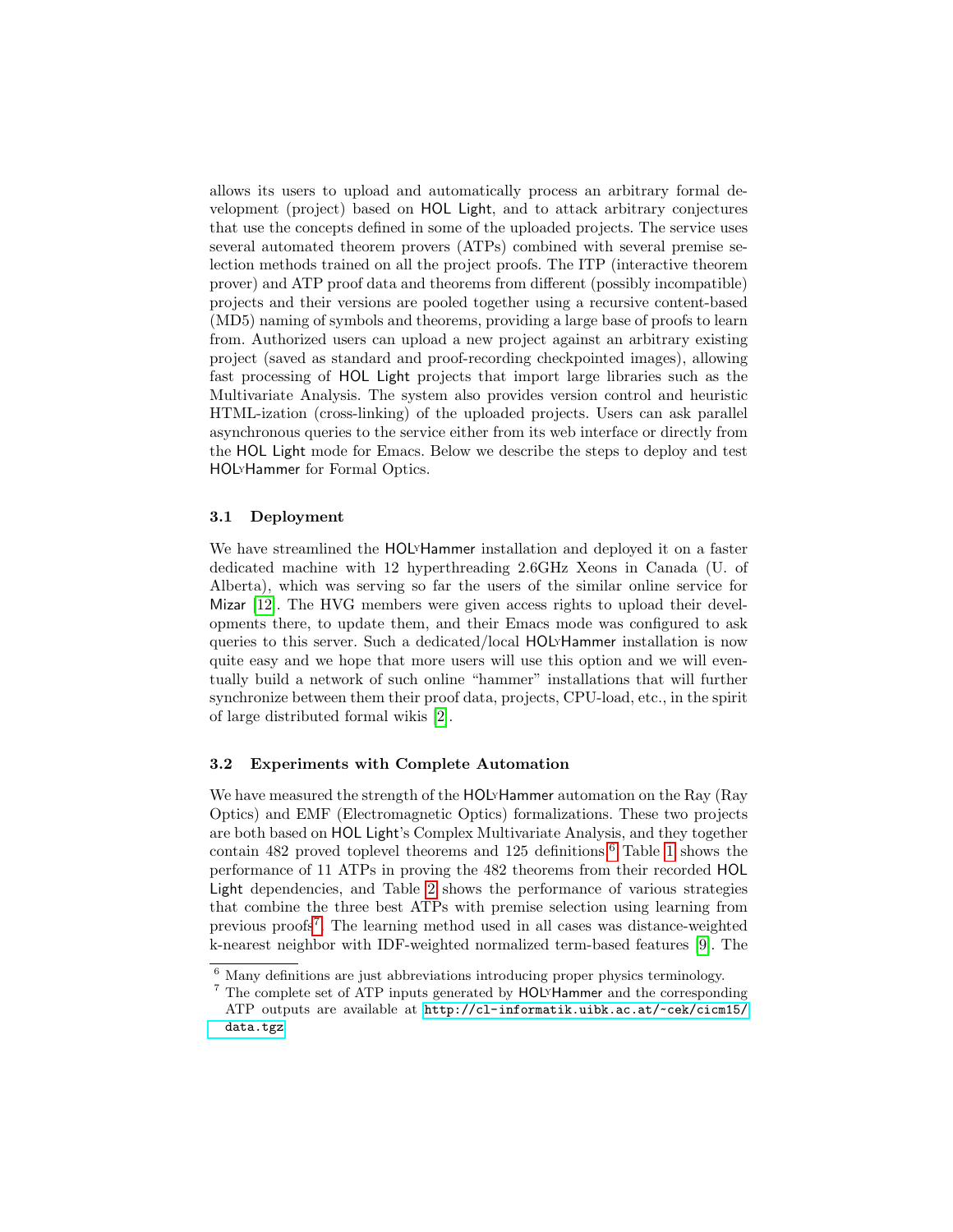results are encouraging: the combined strength of the methods reaches nearly 50% (239 problems solved) in the first scenario when the premises are chosen by the user. 236 of these problems are already solved by one of the best three ATPs (Epar, Vampire 3.0, and Z3 4.0). The performance is 45% (217 problems solved) in the fully automated mode when the relevant premises are chosen automatically by machine learning, and seven different combinations of premise selection and ATPs are needed for this. Note that there are 105 problems that Paradox found counter-satisfiable. This means that the incompleteness of the currently used HOL-to-FOL translation shows quite considerably on these problems, making more complete encodings an interesting problem to address in this context.

problems Prover Theorem  $(\%)$  CounterSat  $(\%)$ Epar  $219 \ (45.436)$  0  $\textsf{Vampire}~3.0 \quad 210 ~(43.568) \quad 0$ **Z3** 4.0 210 (43.568) 0

<span id="page-3-0"></span>Table 1: ATP re-proving with 300s time limit on the 482 Emf and Ray top-level

| 219 (45.436)<br>Epar<br>$\mathbf{0}$<br>210 (43.568)<br>Vampire 3.0<br>$\theta$ |  |
|---------------------------------------------------------------------------------|--|
|                                                                                 |  |
|                                                                                 |  |
| 210 (43.568)<br>Z34.0<br>$^{(1)}$                                               |  |
| 201 (41.701)<br>CVC4 1.3<br>$\theta$                                            |  |
| 198 (41.079)<br>Vampire $2.6$<br>$\theta$                                       |  |
| 189 (39.212)<br>$E$ 1.8<br>$\mathbf{0}$                                         |  |
| SPASS 3.5<br>154 (31.950)<br>$^{(1)}$                                           |  |
| 152(31.535)<br>Metis $2.3$<br>$\mathbf{0}$                                      |  |
| 116 (24.066)<br>iProver 1<br>$\mathbf{0}$                                       |  |
| 114(23.651)<br>Prover $909.11a$<br>$\mathbf{0}$                                 |  |
| 0(0.000)<br>105 (21.784)<br>Paradox 4.0                                         |  |
| 239 (49.585)<br>105 (21.784)<br>any                                             |  |

A brief review of the fully automatically solved problems shows that HOL <sup>y</sup>Hammer is particularly useful in automating proofs about complex vectors (used in the representation of planar waves) in Electromagnetic Optics, for example the following relation<sup>[8](#page-3-1)</sup> between collinearity and orthogonality of complex vectors is proved by Epar using 17 other previous theorems:

```
∀x y:complex^N.
  collinear_cvectors x y \land \neg(x={\text{cvector\_zero}}) \land \neg(y={\text{cvector\_zero}})\implies \neg(\text{corthogonal } x y)
```
An example of a fully automatically proved lemma in Ray Optics is a statement<sup>[9](#page-3-2)</sup> about the stability of an optical resonator (represented by its ray transfer matrix) under certain conditions. In this case the AI/ATP found a relevant special lemma where most of the hard proving work was done, and which together with six auxiliary lemmas can be used to automatically prove the more general statement:

<span id="page-3-1"></span> $^8$  [http://mizar.cs.ualberta.ca/hh/ses/Emf202/cvectors.html#CORTHOGONAL\\_COLLINEAR\\_CVECTORS](http://mizar.cs.ualberta.ca/hh/ses/Emf202/cvectors.html#CORTHOGONAL_COLLINEAR_CVECTORS)

<span id="page-3-2"></span> $^9$  [http://mizar.cs.ualberta.ca/hh/ses/Ray203/resonator.html#STABILITY\\_LEMMA\\_GENERAL\\_SYM](http://mizar.cs.ualberta.ca/hh/ses/Ray203/resonator.html#STABILITY_LEMMA_GENERAL_SYM)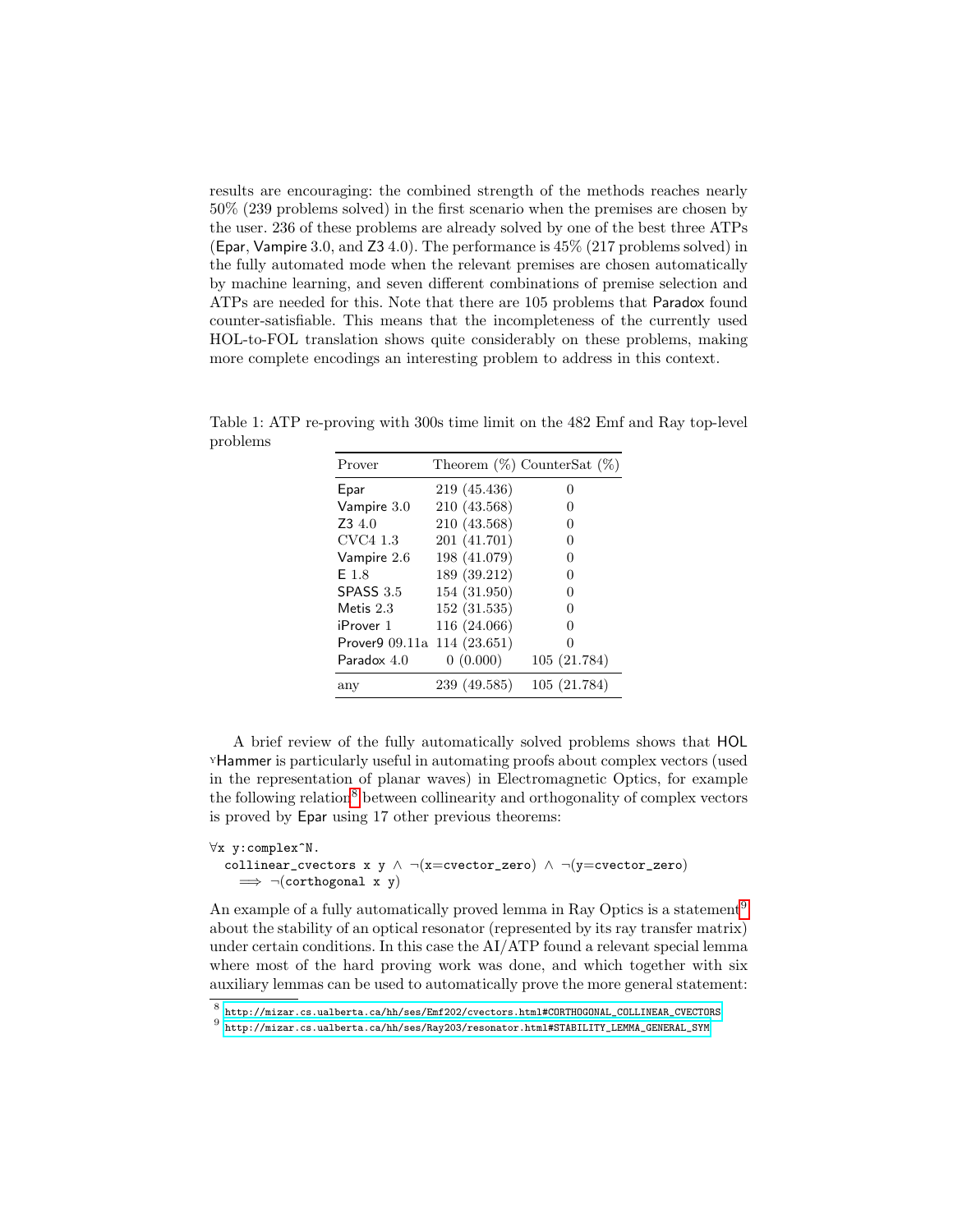| Prover      |      | Premises Theorem $(\%)$ |
|-------------|------|-------------------------|
| Epar        | 1024 | 170 (35.565)            |
| Epar        | 128  | 155(32.158)             |
| Vampire 3.0 | 128  | 121(25.104)             |
| Vampire 3.0 | 1024 | 119 (24.895)            |
| E 1.8       | 128  | 104 (21.577)            |
| Z34.0       | 128  | 103 (21.369)            |
| Epar        | 32   | 102(21.162)             |
| Vampire 3.0 | 32   | 92 (19.087)             |
| E 1.8       | 32   | 91 (18.880)             |
| Z34.0       | 32   | 89 (18.465)             |
| E 1.8       | 1024 | 68 (14.226)             |
| Z34.0       | 1024 | 64 (13.389)             |
| any         |      | 217 (45.021)            |

<span id="page-4-0"></span>Table 2: ATP proving with k-NN premise selection and 300s time limit on the 482 Emf and Ray top-level problems

```
∀ (M:real^2^2) xi thetai.
(\text{det} (M) = \&1) \wedge (-\&1 < (M$1$1$ + M$2$2) / \&2) \wedge (M$1$1$ + M$2$2) / \&2 < \&1\implies \exists (Y:real^2). \forall n.
          abs (((M \text{ pow 2}) \text{ pow n ** vector } [xi; theta])$1) \leq Y$1
       \wedge abs (((M \text{ pow 2}) \text{ pow n ** vector [xi; theta])$2) \leq Y$2
```
#### 3.3 Linking to Informal Physics Explanations

Formal mathematics as a science enjoys a remarkable property: it is in some sense fully "understood" by machines. Computers can correctly parse the formal definitions and statements, verify the proofs, and sometimes even find proofs independently of humans, regardless of any possible motivation and underlying intuition ivolved in proposing the definitions, theorems, proofs and theories. In this sense, formal mathematics is completely self-explanatory. While (physical) intuition may play varied part in formulation of various theories, such theories as formal mathematical objects are independent and decoupled from their (possible) underlying intuition. It is not unusual that for some abstract theory a new application is found, which has very little in common with the original intuition. Similarly, the popular term "abstract nonsense" refers to abstract arguments (e.g., in category theory) which are hard to link to any particular intuition. While some physicists (notably Feynman) criticized such decoupling from physical intuition as harmful, it is a fact that many mathematicians (to say nothing about computers) do mathematics without such links.

We believe that here is a real difference between (formal/abstract) mathematics and physics, and this difference really needs to be addressed by appropriate tools assisting formalization of physics. In physics, there is always first some underlying intuition about (part of) the real world, and this intuition is more or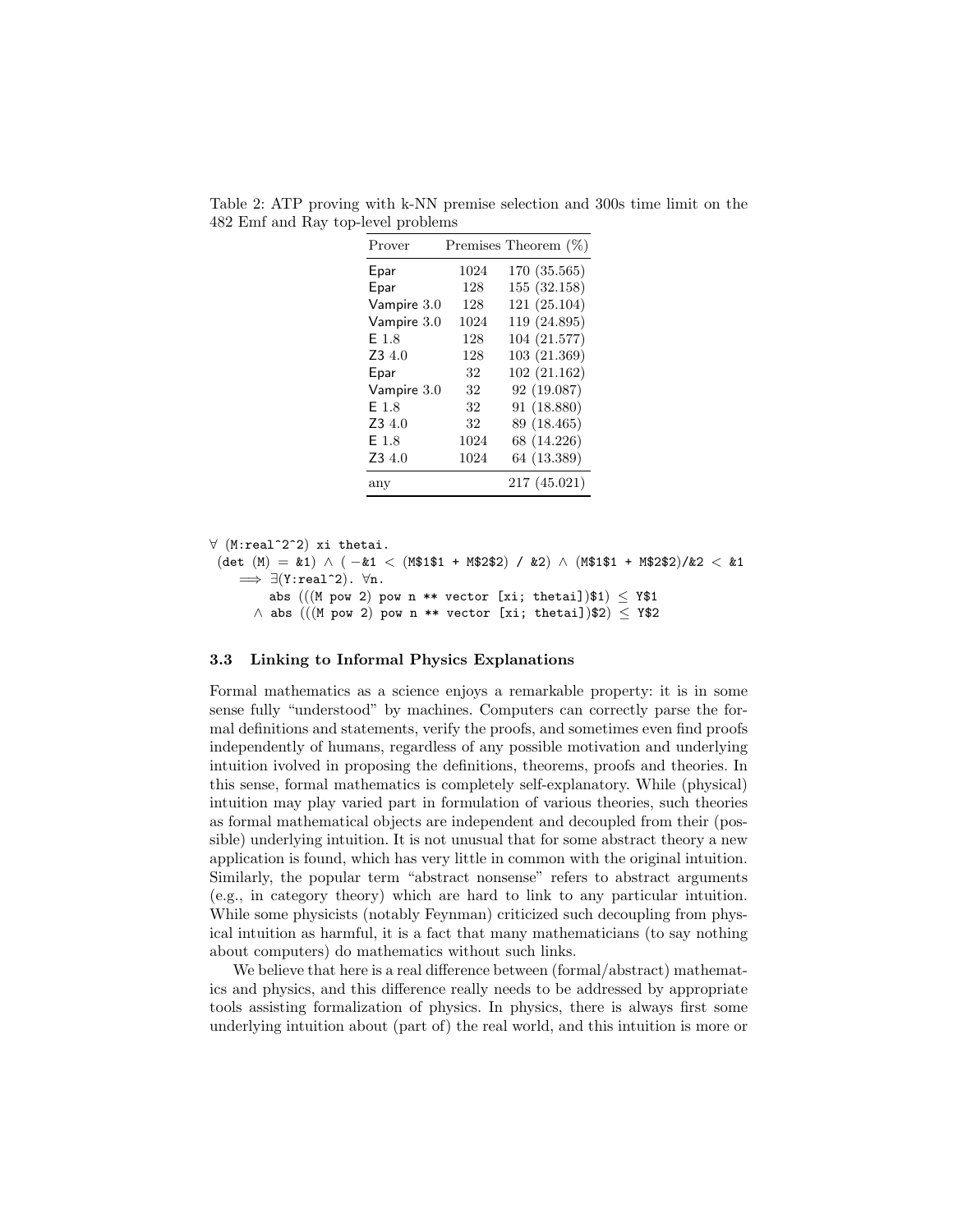less perfectly captured by various abstract mathematical models. An important part of physics is the informal understanding of the (intended) correspondence between the physical phenomena and their formal models. This understanding however is not (yet) part of the actual formal code. In particular, those of us who are not experts in optics have found it significantly harder to understand some of the formal definitions modelling the physical systems and phenomena. While abstract concepts like sets, quasigroups, categories and topological spaces are acceptable to mathematicians as just such abstract concepts described by their formal definitions, taking an "optical resonator" to be just its formal definition does not seem to be right, because it forgets the "real" physical phenomenon that is linked to (and motivating) the particular choice of the formal model.

A solution that does not require much work from the formalizers (and which can even be done later by others) is to allow special comments in the formal text, that are during the HTML-ization turned into cross-links to informal explanations, in our case to Wikipedia. Such cross-links can be also harvested from the formalizations, thus providing an informal overview (and in some sense also high-level semantic anchors) of the physics topics dealt with in the formal code. About 20 such Wikipedia annotations have been inserted into the Ray Optics formalization,[10](#page-5-1) making the resulting HTML presentation considerably easier to understand for some of us. Another very interesting informal resource that could provide such semantic anchors are the three volumes of Feynman's lectures that have been recently published online in a form that makes use of state-of-the-art informal presentation technologies such as MathJax.[11](#page-5-2)

## <span id="page-5-0"></span>4 Some Issues and Considerations in Formal Physics

The tighter link between the formal mathematical theory and its underlying (physical) intuition is likely just one of several interesting differences between formalization of physics and formalization of mathematics. Clearly, the most obvious theoretical issue is whether it is possible to consistently formalize the whole of physics at all, and what should be the ultimate foundational framework for such formalization. For example, Beeson in [\[4\]](#page-6-3) briefly derives (what he calls) a contradiction between quantum theory and general relativity that is apparently well-known to physicists, and which can perhaps be understood as quantum physics breaking some of the assumptions of general relativity about all possible worlds being regular solutions to Einstein's equations. There are probably several answers to this famous problem by current theoretical physics, the best-known involving various string and superstring theories for which we still lack enough experimental evidence.

This however just brings up the main issue with physics: it is about modelling the real world "well enough" which we do not fully know and probably never will. As already the several approaches to the formalization of optics show,

<span id="page-5-1"></span> $^{10}$  See, e.g., <http://mizar.cs.ualberta.ca/hh/ses/Ray203/resonator.html>

<span id="page-5-2"></span> $11$  <http://www.feynmanlectures.caltech.edu/>.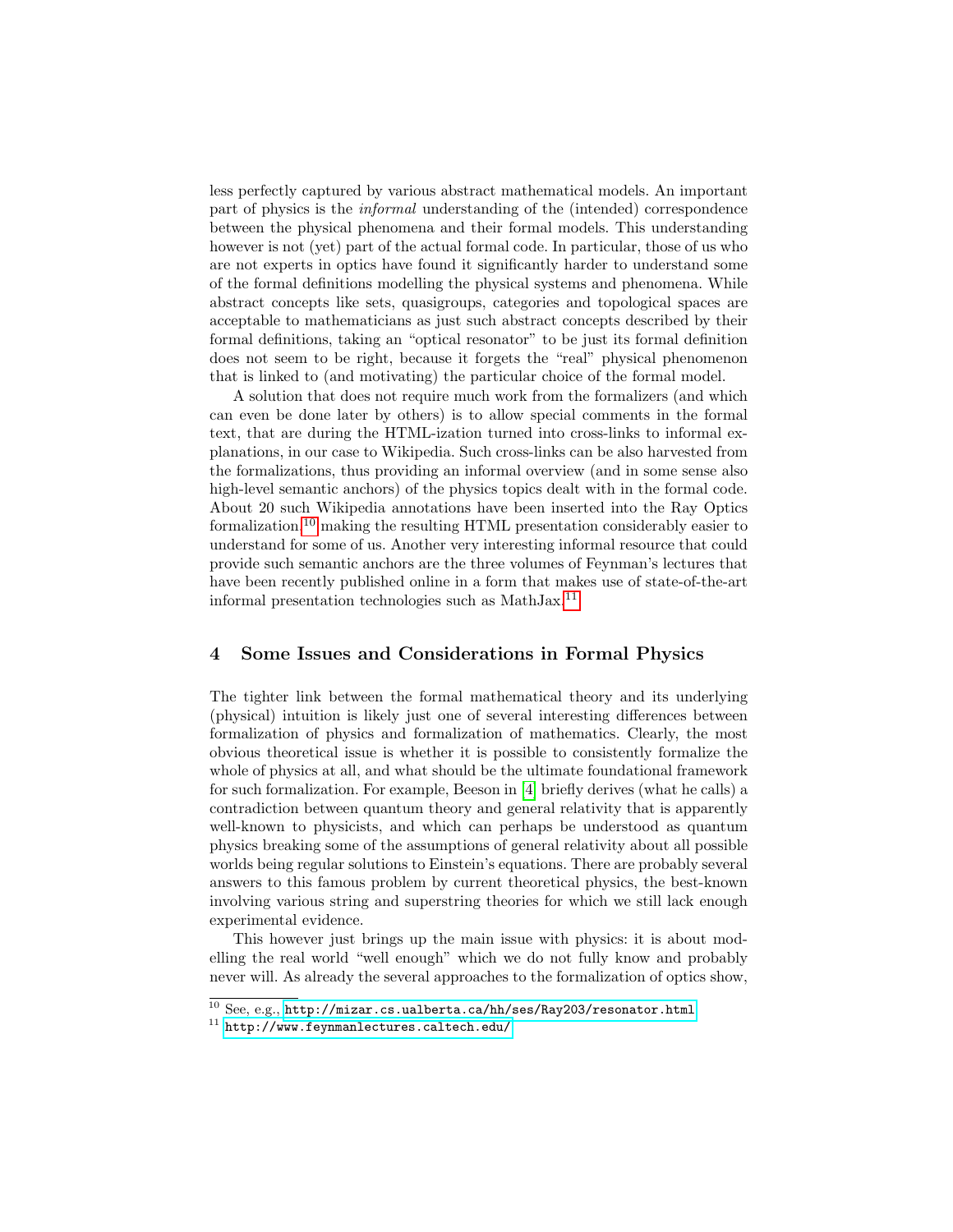there are typically several models of the same phenomena. These models will often be "almost compatible" in terms of their predictions when used on their intended domain, e.g., the more complicated electromagnetic optics model will largely agree with the simpler ray optics model on an important class of optics problems. As one goes farther away from this class of problems, the predictions of these two models will disagree more and more. Some models designed for very different phenomena, such as the quantum-theoretical and relativistic, might quickly yield hard contradictions as soon as one tries to use both of them at once. A proper foundational framework should make such relations between the models as explicit as possible (e.g., by theorems exhibiting the asymptotic relations between the models and/or their incompatibilities and scope, perhaps enhancing by such explicit relations formalization frameworks such as Little Theories and Realms [\[5\]](#page-6-4)), so that one can consistently and automatically combine the knowledge contained in them in the same way as the current large-theory AI/ATP methods do over large mathematical corpora.

An interesting related issue is to what extent such careful "theory engineering" could assist, emulate, or even replace "proper" mathematical solutions to inconsistencies in physics, such as the Dirac delta "function" (made consistent later by Schwartz's distributions), the physics way of treating the infinitesimals (made consistent by Robinson's ultraproduct models) or various approaches to counting with infinities (regularization, renormalization) in Feynman's diagrams.

There are also many practical issues and tasks that are already visible in our experiments. Physics is a heavy user of computation, and the pragmatic approach used sometimes by the HVG group is to just trust the results of computer algebra systems (e.g., using Mathematica to compute the numerical eigenvalues of the waveguide when there is no closed form solution [\[14\]](#page-7-9)), temporarily adding them as axioms [\[14\]](#page-7-9). This is going to be a rich source of research problems for Calculemus-style projects, SMT solving, systems like MetiTarski, etc. In short, we suggest FOP as a rather exciting and very large and rewarding research topic whose automation, foundations and presentation issues will keep the formalization community busy in the next years, hopefully greatly expanding its current borders and methods.

## References

- <span id="page-6-0"></span>1. The QED Manifesto. In A. Bundy, editor, CADE, volume 814 of LNCS, pages 238–251. Springer, 1994.
- <span id="page-6-2"></span>2. J. Alama, K. Brink, L. Mamane, and J. Urban. Large formal wikis: Issues and solutions. In J. H. Davenport, W. M. Farmer, J. Urban, and F. Rabe, editors, Calculemus/MKM, volume 6824 of LNCS, pages 133–148. Springer, 2011.
- <span id="page-6-1"></span>3. G. Bancerek and P. Rudnicki. A Compendium of Continuous Lattices in MIZAR. J. Autom. Reasoning, 29(3-4):189–224, 2002.
- <span id="page-6-3"></span>4. M. Beeson. Constructivity, computability, and the continuum. In Essays on the Foundations of Mathematics and Logic, volume 2. Polimetrica, Milan, 2005.
- <span id="page-6-4"></span>5. J. Carette, W. M. Farmer, and M. Kohlhase. Realms: A structure for consolidating knowledge about mathematical theories. In S. M. Watt, J. H. Davenport,